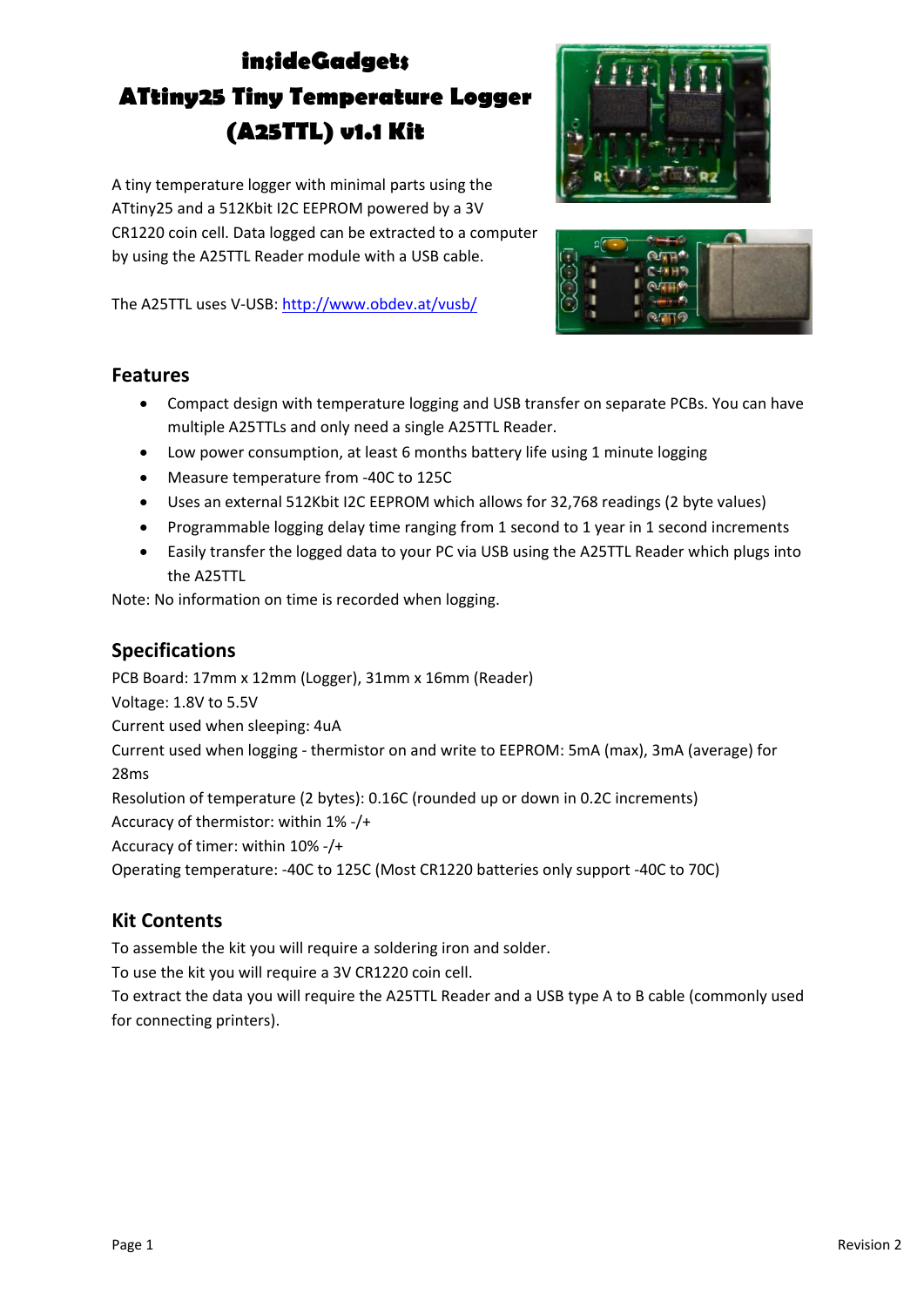## **ATtiny25 Tiny Temperature Logger**

| <b>Picture</b> | <b>Name</b>       | <b>Description</b>                                                                          | Qty            |
|----------------|-------------------|---------------------------------------------------------------------------------------------|----------------|
|                | PCB               | A25TTL v1.0 PCB                                                                             | 1              |
|                | U1                | ATtiny25V 10MHz SOIC - ATTINY25V-<br>10SSU (Pre-programmed)                                 | $\mathbf{1}$   |
|                | U <sub>2</sub>    | STMicro 512Kbit I2C EEPROM - M24512-<br>RMN6P or OnSemi 512Kbit I2C EEPROM<br>$-$ CAT24C512 | $\mathbf{1}$   |
|                | R1                | Murata 10K 1% NTC Thermistor SMD<br>0603 - NCP18XH103F03RB                                  | $\mathbf{1}$   |
|                | R <sub>2</sub>    | 10K 1% Resistor SMD 0805                                                                    | $\mathbf{1}$   |
|                | C1                | 0.1uF Capacitor SMD 0805                                                                    | $\mathbf{1}$   |
|                | FEMALEHEADER      | 2 pin female header                                                                         | $\overline{2}$ |
|                | <b>BATHOLDPIN</b> | Coin cell battery pin                                                                       | $\mathbf{1}$   |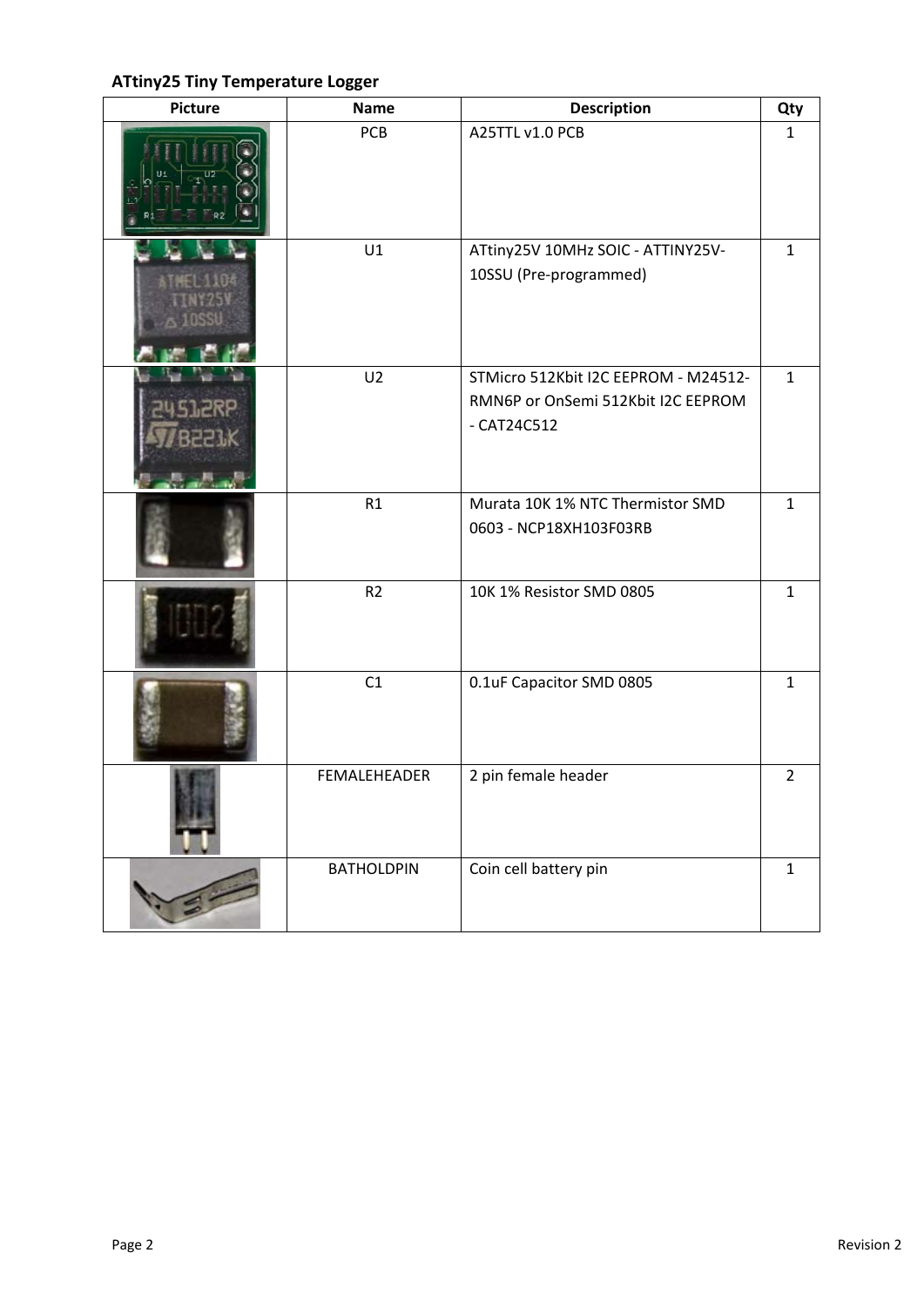#### **ATtiny25 Tiny Temperature Logger Reader**

| <b>Picture</b> | <b>Name</b>     | <b>Description</b>                                      | Qty            |
|----------------|-----------------|---------------------------------------------------------|----------------|
|                | PCB             | A25TTL Reader v1.0 PCB                                  | $\mathbf{1}$   |
|                | U1              | ATtiny85 20MHz DIP8 - ATTINY85-20PU<br>(Pre-programmed) | $\mathbf{1}$   |
|                | R1              | 10K Resistor 1/8W (Brown, black,<br>orange, gold)       | $\mathbf{1}$   |
|                | R <sub>2</sub>  | 1.5K Resistor 1/8W (Brown, green, red,<br>gold)         | $\mathbf{1}$   |
|                | R3, R4          | 68R Resistor 1/8W (Blue, gray, black,<br>gold)          | $\overline{2}$ |
|                | D1, D2          | Zener Diode 3.6V 1/2W DO-35 -<br>1N5227B                | $\overline{2}$ |
|                | C1              | 0.1uF Capacitor                                         | $\mathbf{1}$   |
|                | <b>ICSOCKET</b> | 8 pin IC socket                                         | $\mathbf{1}$   |
|                | <b>USB</b>      | USB Type B Receptacle                                   | $\mathbf{1}$   |
|                | MALEHEADER      | 4 pin male header                                       | $\mathbf{1}$   |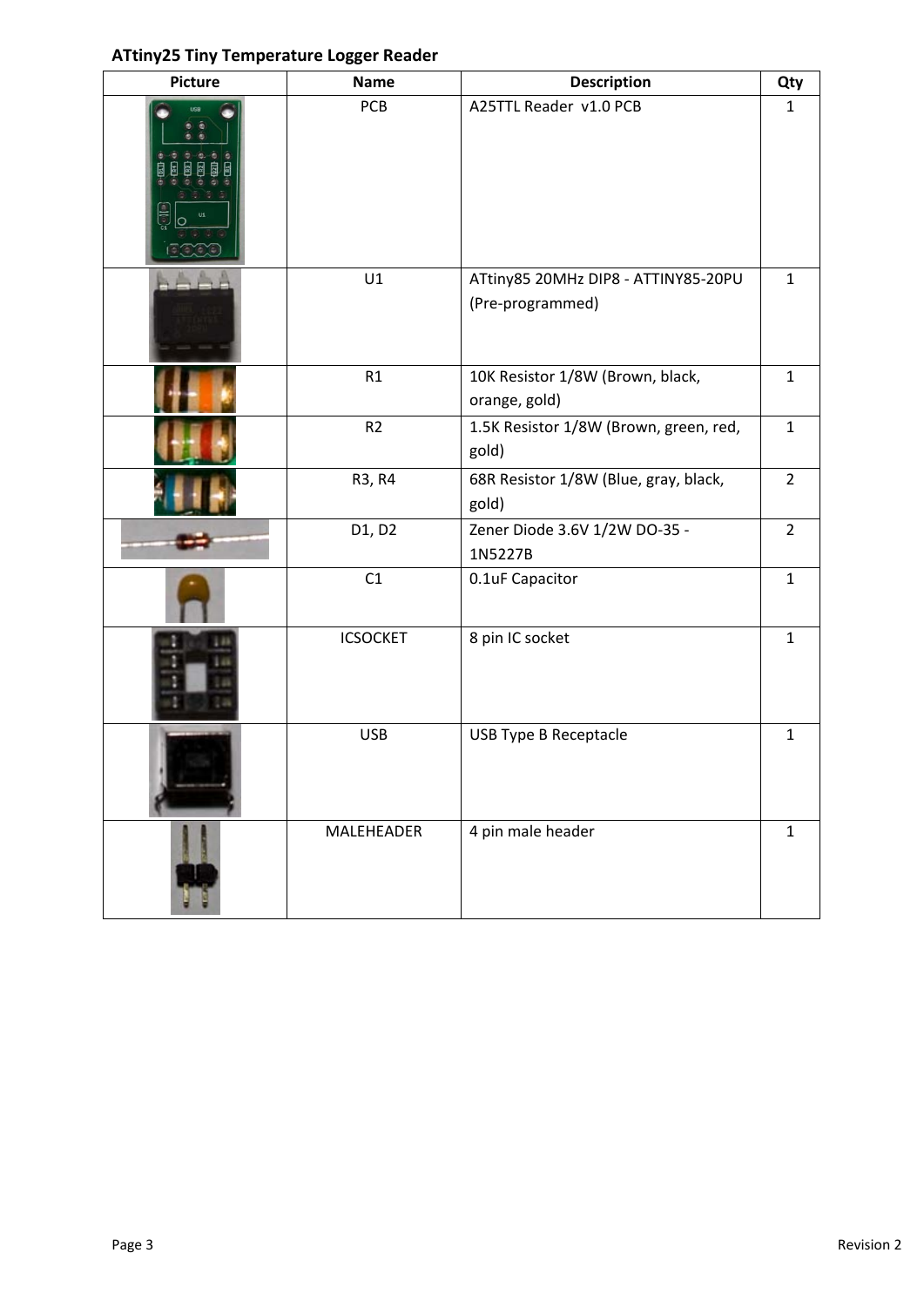## **Step by Step Instructions**

**ATtiny25 Tiny Temperature Logger**

1. Apply a tiny bit of solder to one pad on U1.



2. Position and hold the ATtiny25V (U1) in place using tweezers and solder the pin you previously applied a bit of solder to. Notice pin 1 is on the bottom left.



3. Solder the other pins.



4. Apply the same technique to the EEPROM (U2). Notice pin 1 is on the bottom left.

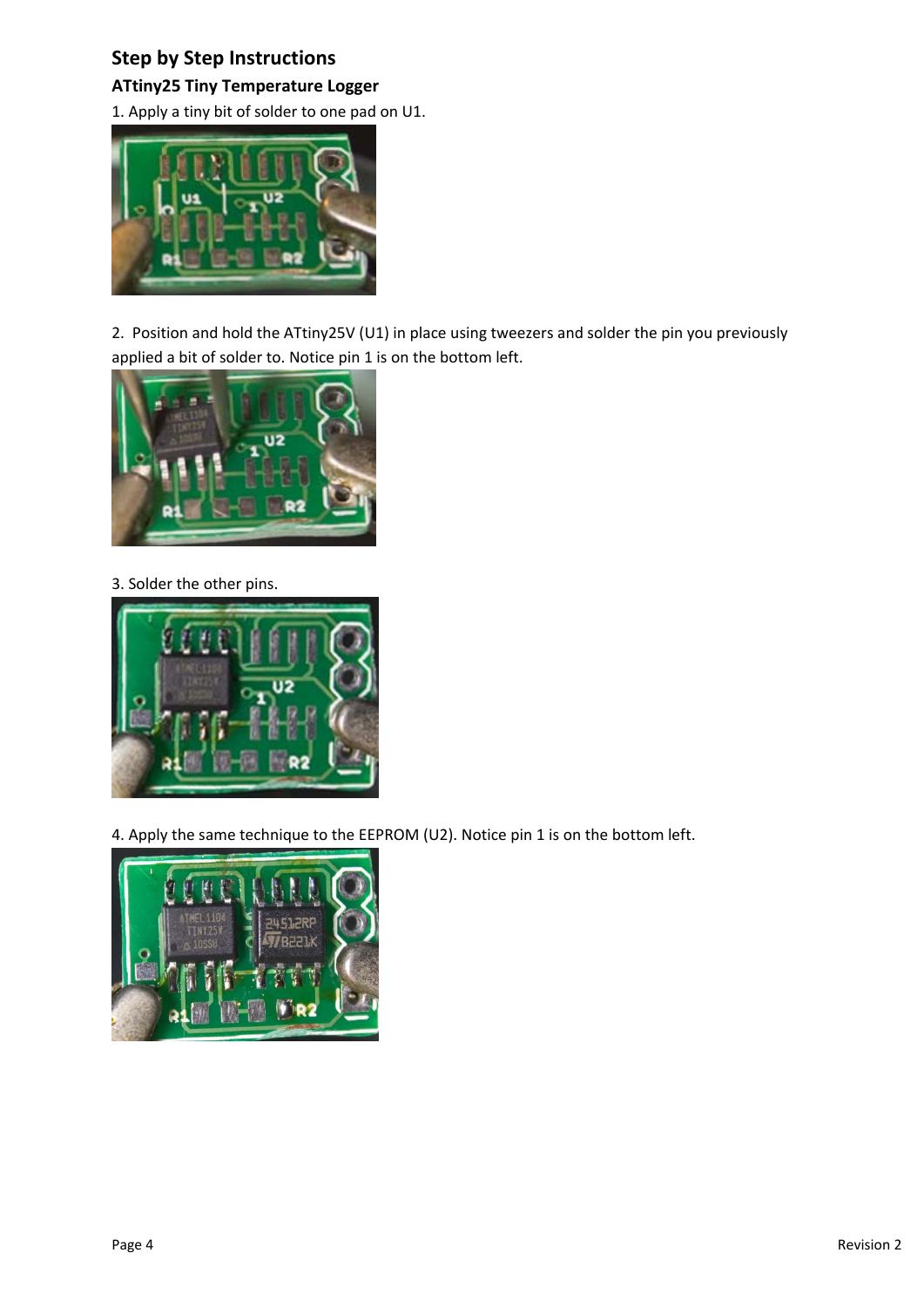5. Apply a little bit of solder to one pad of R1 and R2.



6. Position and hold the 10K thermistor (R1) in place using tweezers and solder the pin you previously applied a bit of solder to, and then apply solder to the other pin. Compared to the capacitor, the thermistor is slightly bigger.



7. Install the 10K resistor (R2).



8. Install the 0.1uF capacitor (C1).

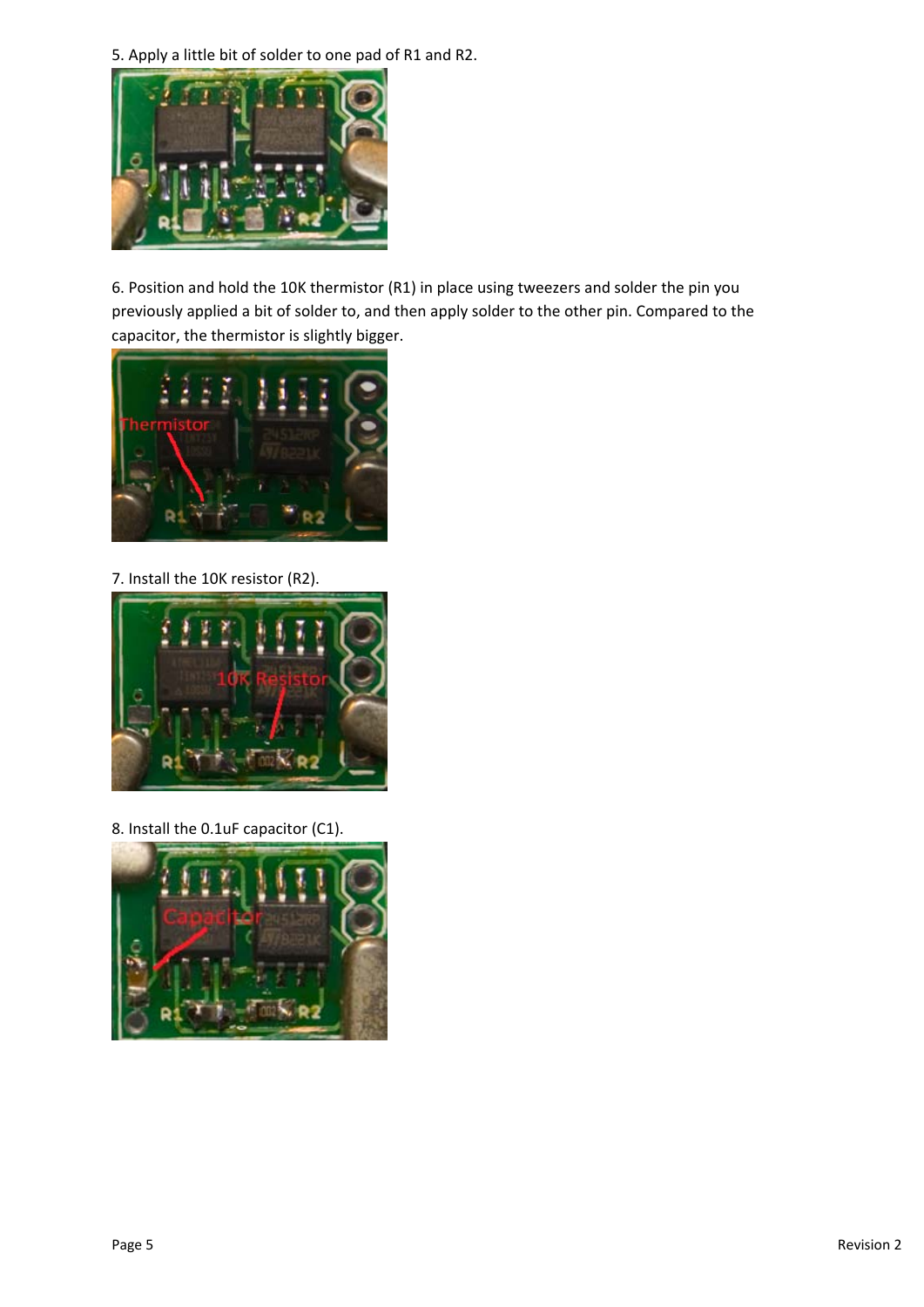9. Install the two 2 pin female headers.



10. Apply solder to the pad on the bottom of the PCB which is where the battery will go.



11. Reinforce the battery holder pin by applying solder to the area near the pin on both sides. We need to reinforce the pin otherwise it may break off.



12. Install the battery holder pin and solder both sides. You can use sticky tape to hold it in place.

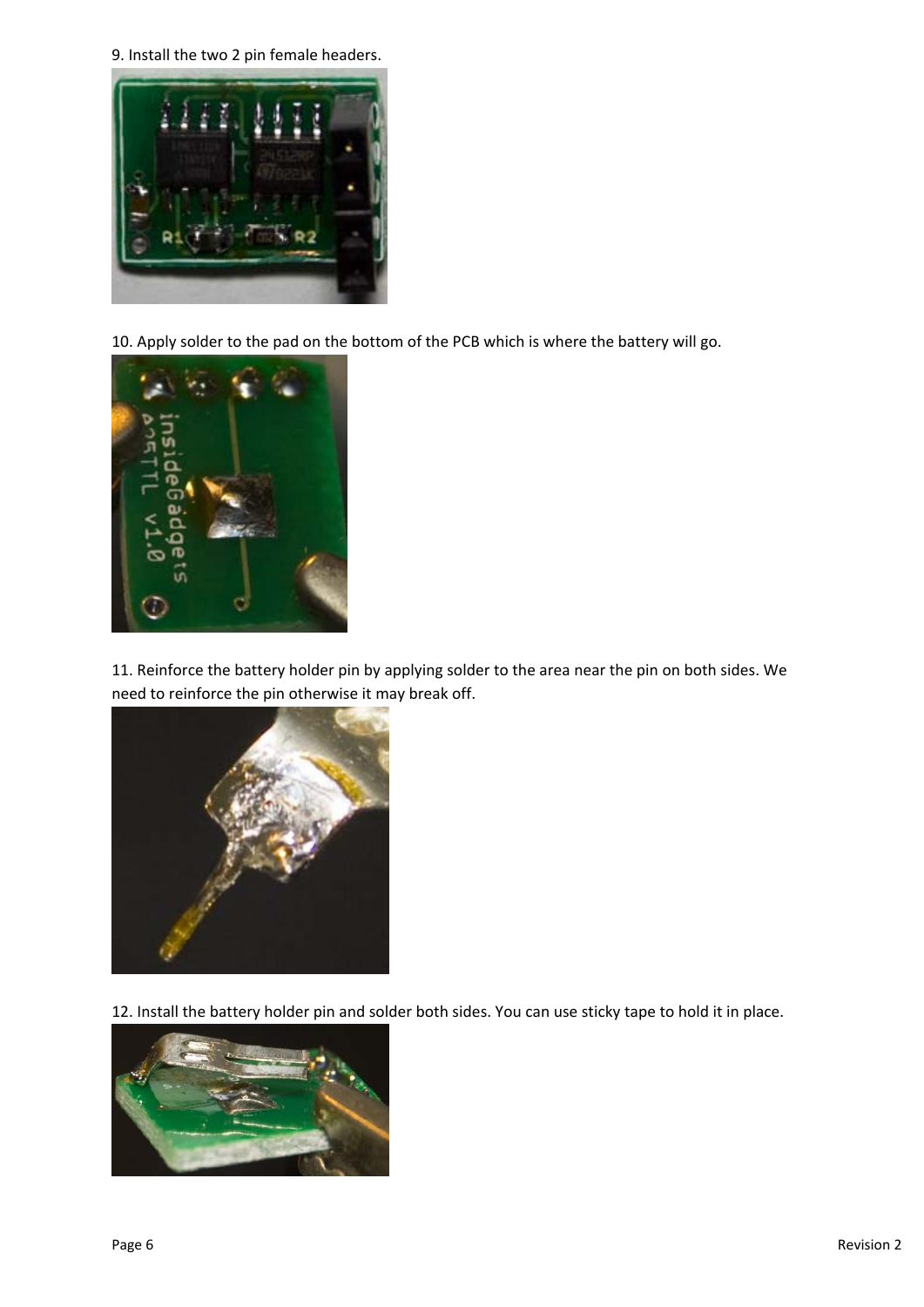## **ATtiny25 Tiny Temperature Logger Reader**

1. Install the 3 resistors (R1, R2, R3) and the 2 diodes (D1, D2). You can use sticky tape to hold down the components.



2. Install the capacitor (C1).



3. Install the 8 pin socket.

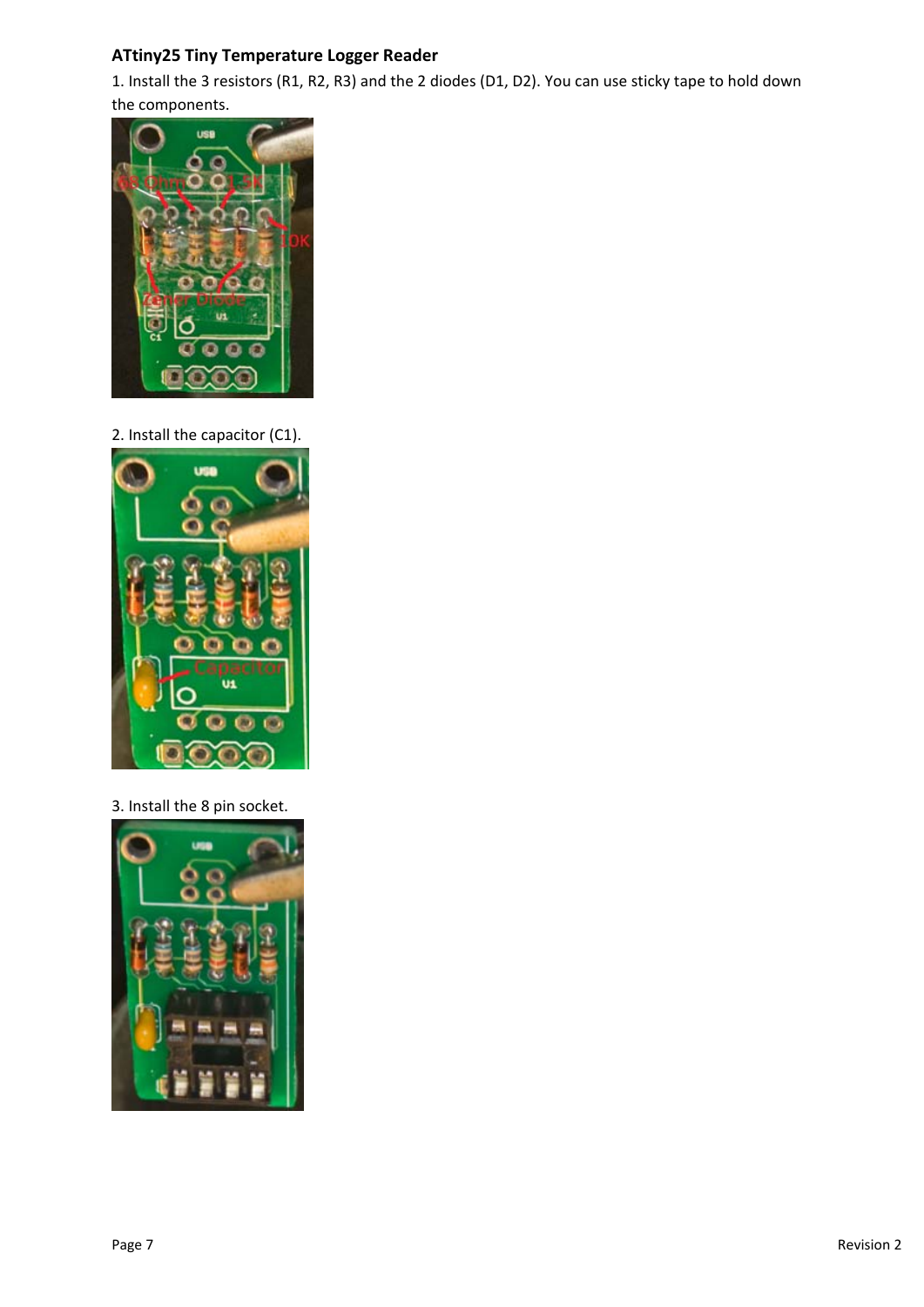4. Install the 4 pin male header on the bottom.



5. Install the USB socket.



6. Insert the ATtiny85 to the 8 pin socket. Notice pin 1 is on the bottom left.

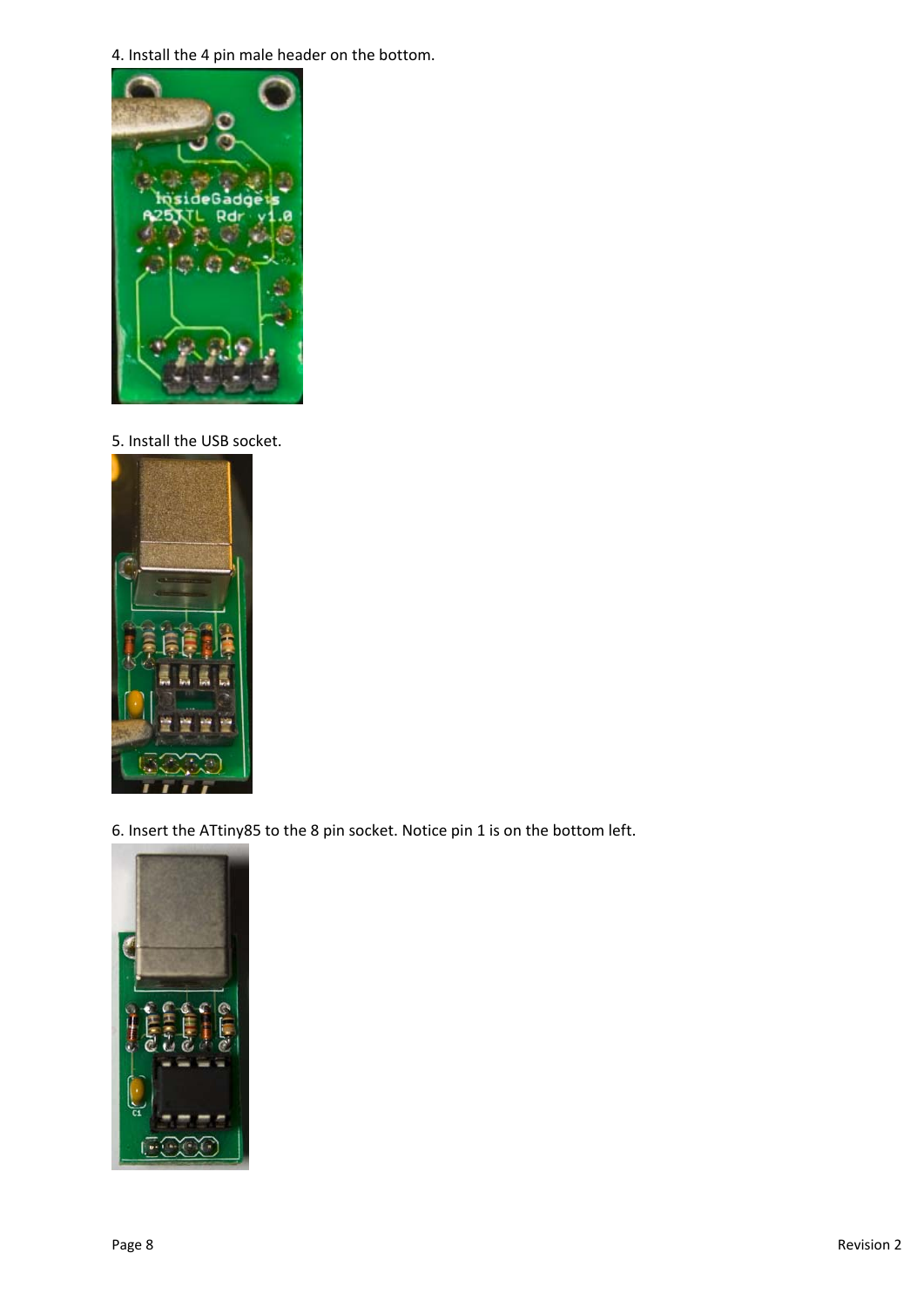# **Programming the ATtiny25/85 (optional)**

This step is only necessary if you wish to update the firmware on the ATtiny25/85 or if you have replaced either chip. You will require a programmer such as the USBtinyISP and your programmer will need to be supported by the software called AVRDUDE.

To program the ATtiny and fuse bits we use the AVRDUDE software: http://savannah.nongnu.org/projects/avrdude/

#### **ATtiny25 Tiny Temperature Logger**

Upload the \A25TTL\_v1.1\main.hex file to the ATtiny25 by running the following command: avrdude –p ATtiny25 –c usbtiny –U flash:w:main.hex

#### **ATtiny25 Tiny Temperature Logger Reader**

1. Change the fuse bits so the ATtiny85 uses 16MHz PLL and divide clock by 8 by running the following command:

avrdude ‐p ATtiny85 ‐c usbtiny ‐U lfuse:w:0x61:m ‐U hfuse:w:0xdf:m ‐U efuse:w:0xff:m

2. Upload the \A25TTL\_Reader\_v1.0\main.hex file to the ATtiny85 by running the following command:

avrdude –p ATtiny85 –c usbtiny –U flash:w:main.hex

## **How to Use**

#### **Installing the USB driver when plugging in the A25TTL Reader**

- 1. When plugging in the A25TTL Reader, it will appear as an unknown device.
- 2. Choose to "Install from a list or specific location".
- 3. Select the \USB\_Driver folder as the driver location.
- 4. When you are prompted for the "libusb0.sys" file, select either the \USB\_Driver\x86 or
- USB Driver\amd64 folder based if your operating system is 32bit or 64bit.

#### **Configure the logging time interval**

- 1. Remove the battery from the A25TTL Logger
- 2. Connect the A25TTL to the Reader as shown below.



3. Plug the USB cable into the A25TTL Reader.

4. Run the a25ttl\_program\_delay.exe program found in the \A25TTL\_v1.0\a25ttl\_programs folder. You will be prompted to enter in the day, hour, minute and second to delay for.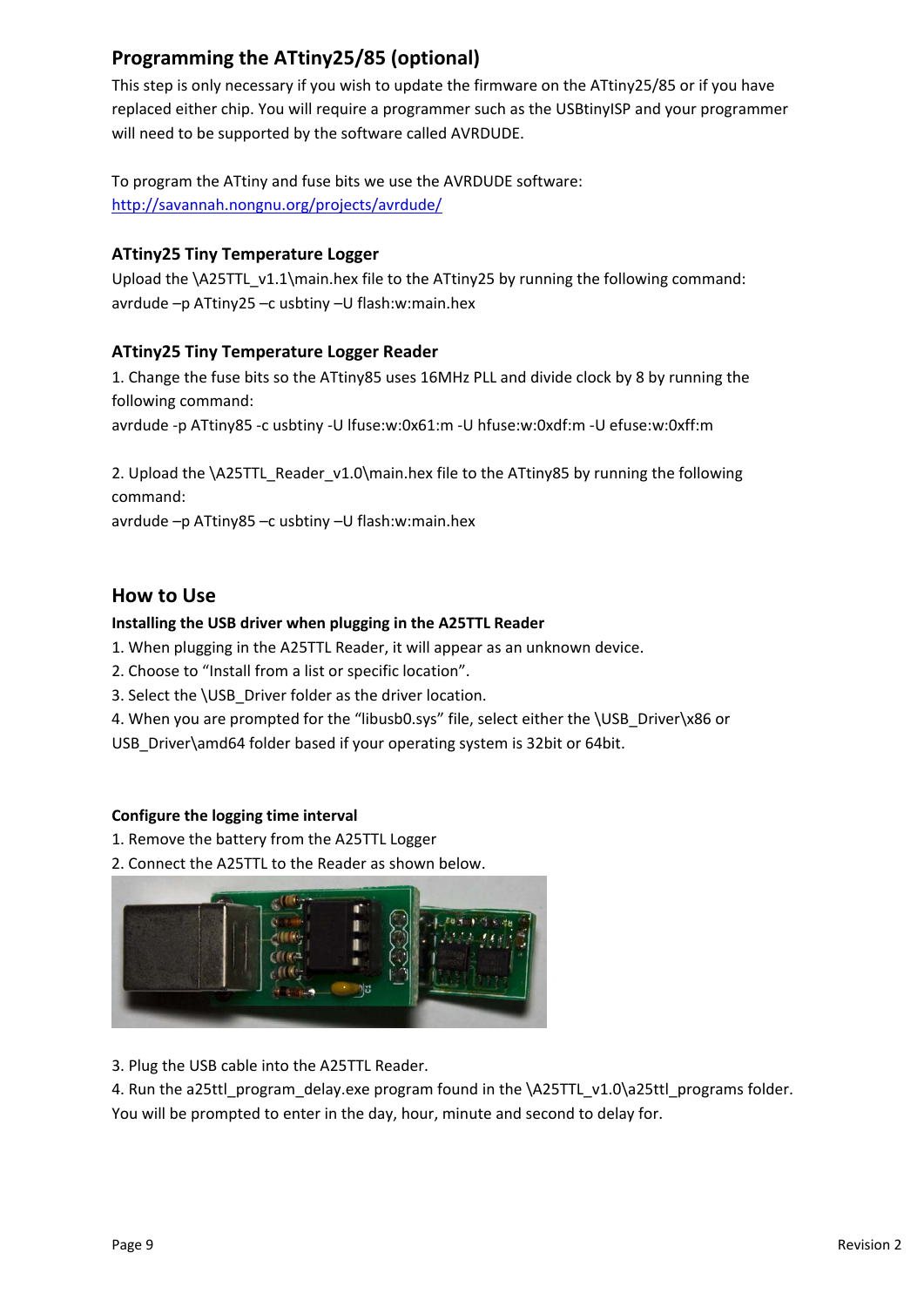ATtiny25 Tiny Temperature Logger: Delay Time Programmer v1<br>Used to change the delay time in—between each recording.<br>The delay time is set in days, hours, minutes and seconds.  $\overline{u1}$  .  $\overline{M}$ Please enter in the days: 0<br>Please enter in the hours: 0<br>Please enter in the minutes: Ø Please enter in the seconds:  $\overline{4}$ |<br>|Programming delay time as 4 seconds...<br>|Completed

Below are the estimated days that the A25TTL will last depending on the delay time you select.



(The time interval accuracy is within 10% ‐/+)

#### **Start Logging**

To start logging, insert the 3V CR1220 battery in the A25TTL.



#### **Transfer data logged to your PC**

1. Remove the battery from the A25TTL Logger

2. Connect the A25TTL to the Reader as shown below.